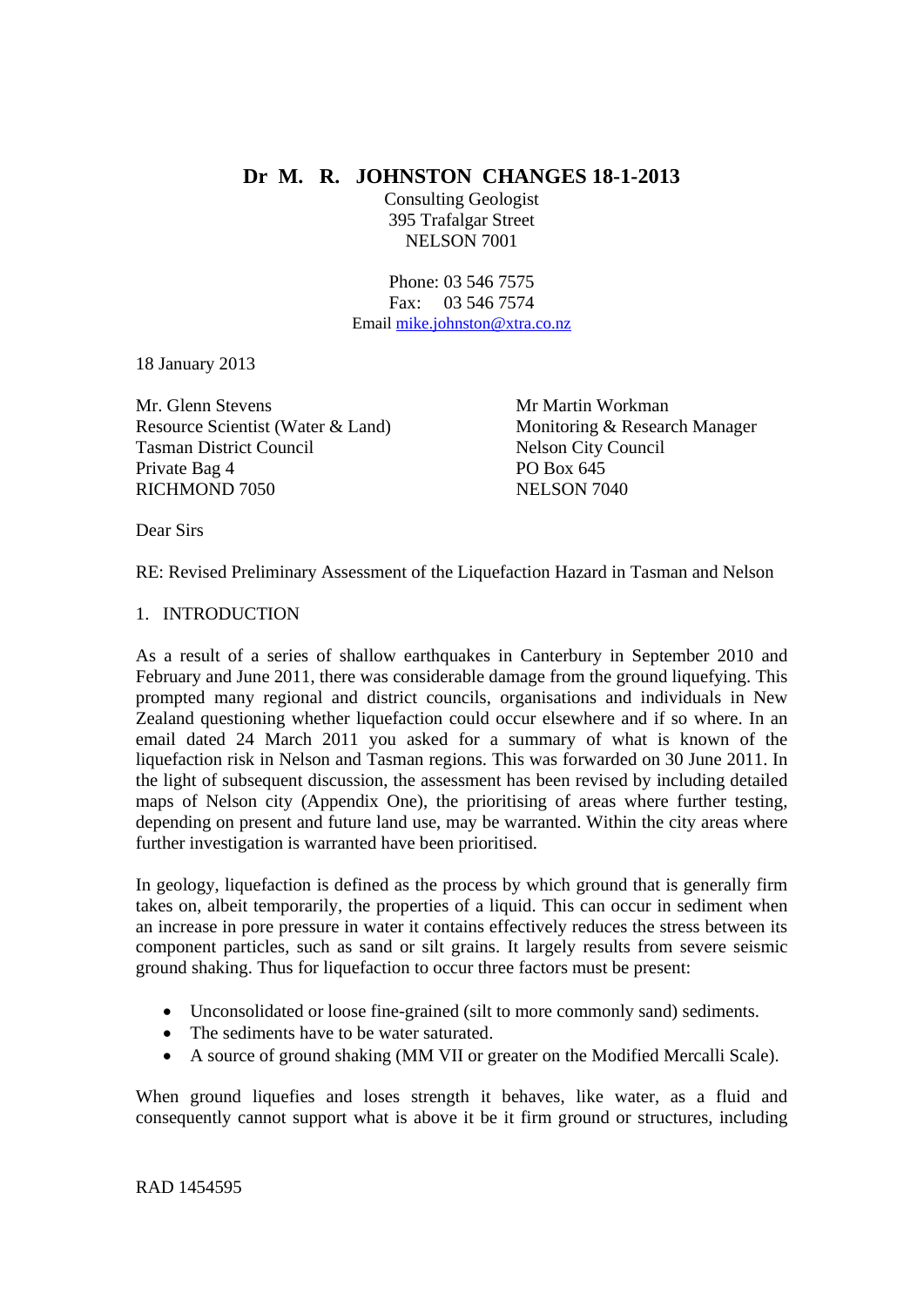buildings and services. Differential settlement of the ground is common and buildings, empty tanks and pipelines may literally float in the liquefied material. Liquefied material may also, particularly if within a confined layer, burst through to the surface or flow towards lower ground causing further disruption.

Sediments that have the potential to liquefy are geologically very young and as they have to be saturated are found close to water.

# 2. PREVIOUS ASSESSMENTS OF LIQUEFACTION HAZARD

The hazard of liquefaction, and the risk it may pose, has been broadly discussed in geohazards assessments commissioned by the two councils from GNS Science<sup>1</sup> and more recently it has been addressed in the Natural Hazards section of the *Nelson Tasman Engineering Lifelines – Limiting the Impact*.

## 3. POTENTIALLY LIQUEFIABLE SEDIMENTS IN NELSON AND TASMAN

Nelson and Tasman regions have a great variety of different rocks but those that may have the potential to liquefy, being loose water logged sediments of geologically Recent age<sup>2</sup> with a preponderance of sand or silt particles, are restricted to the coast or in river valleys (Figure 1). It should also be noted that the water table will fluctuate due to the amount of rain (the sediments, in effect, largely constitute unconfined aquifers) and, with a large tidal range in Golden and Tasman bays, the state of the tide may also have a bearing on the water table in coastal sediments. The Recent sediments underlie flat lying ground that commonly has a relatively high level of development. However, it is stressed that these sediments may contain materials within them that could liquefy, not that these sediments would do so. Consequently, further work is needed to determine susceptibility to liquefaction. The following sections summarise the known extent of fine-grained, water-logged sediments in the two regions.

#### 3.1 Valleys (sediments of terrestrial origin)

The terrestrial sediments filling the valleys are dominated by gravel but sand is more abundant in the Motueka catchment because of widespread, erosion-prone, Separation Point Granite. Silt-rich deposits may also be present throughout the terrestrial sediments but are mostly of small extent, such as those filling cut off, and now buried, river channels. Swamp deposits are relatively rare, the most extensive being at Maungarakau on the west coast with lesser areas near Cape Farewell and, probably grading into estuarine deposits, in the inlets of Golden and Tasman bays such as Puponga, Pakawau and Ruataniwha and Delaware inlets and Nelson Haven.

<sup>1</sup> Johnston, M. R.; Hull, A. G.; Downes, G. L. 1993: *Earthquake, Landslide and Coastal Hazards in Nelson City*. GNS client report 1993/413399.21.

Coote, T. P.; Downes, G. L. 1995: *Preliminary Assessment of Earthquake and Slope Instability Hazards in Tasman District*. GNS client report 1995/41430D.16. 2

<sup>&</sup>lt;sup>2</sup> Sediments deposited since the Last Glaciation, which ended approximately 10,000 years ago. Also referred to as Holocene.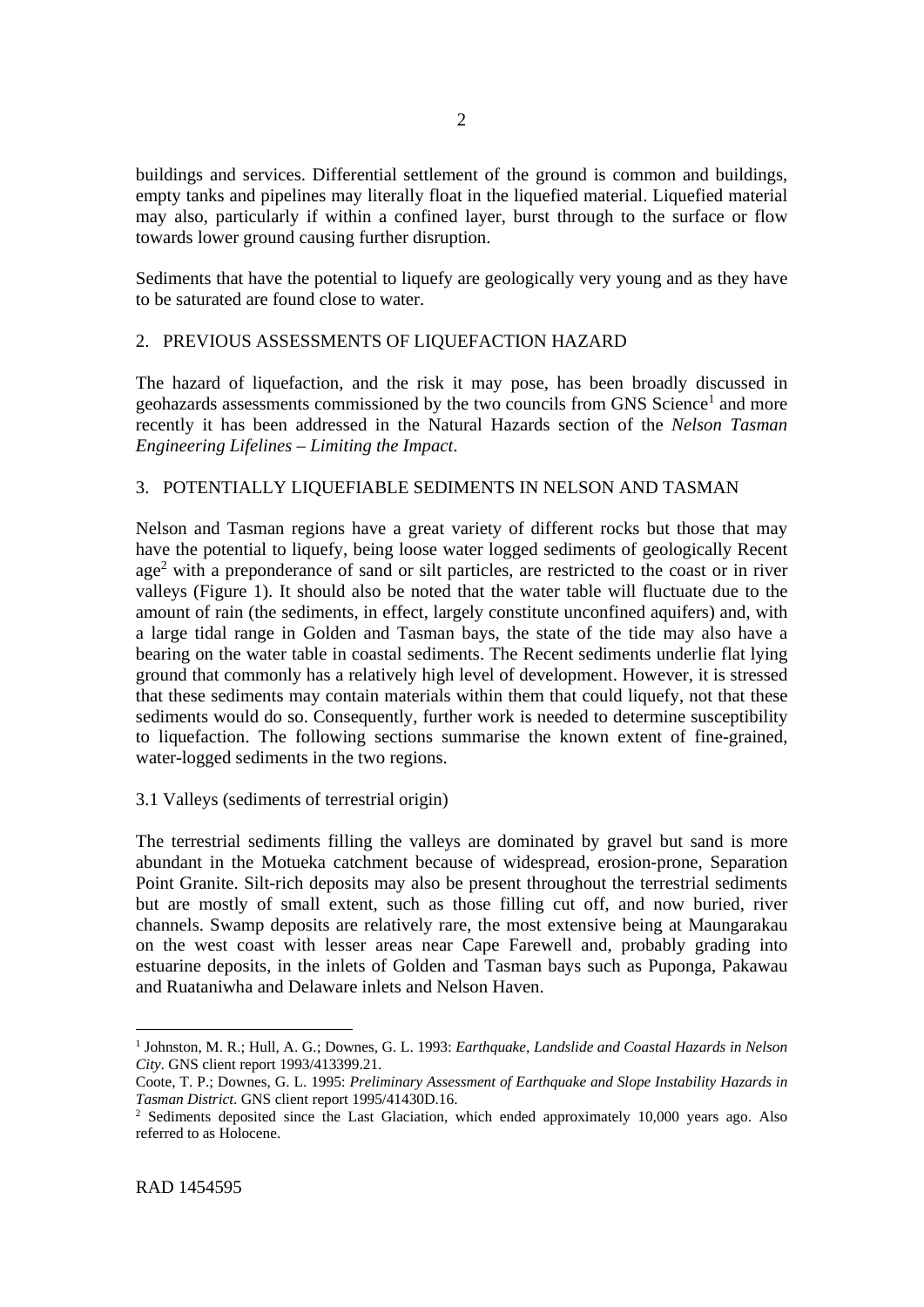

*Figure 1*. Hill areas (grey) are composed of materials that will not liquefy. Holocene floodplain, terrace, swamp, beach, estuarine and dune deposits and Last Glaciation terrace deposits (yellow) may contain fine-grained sediments that, where waterlogged, could potentially liquefy. (*GNS Science QMAP*)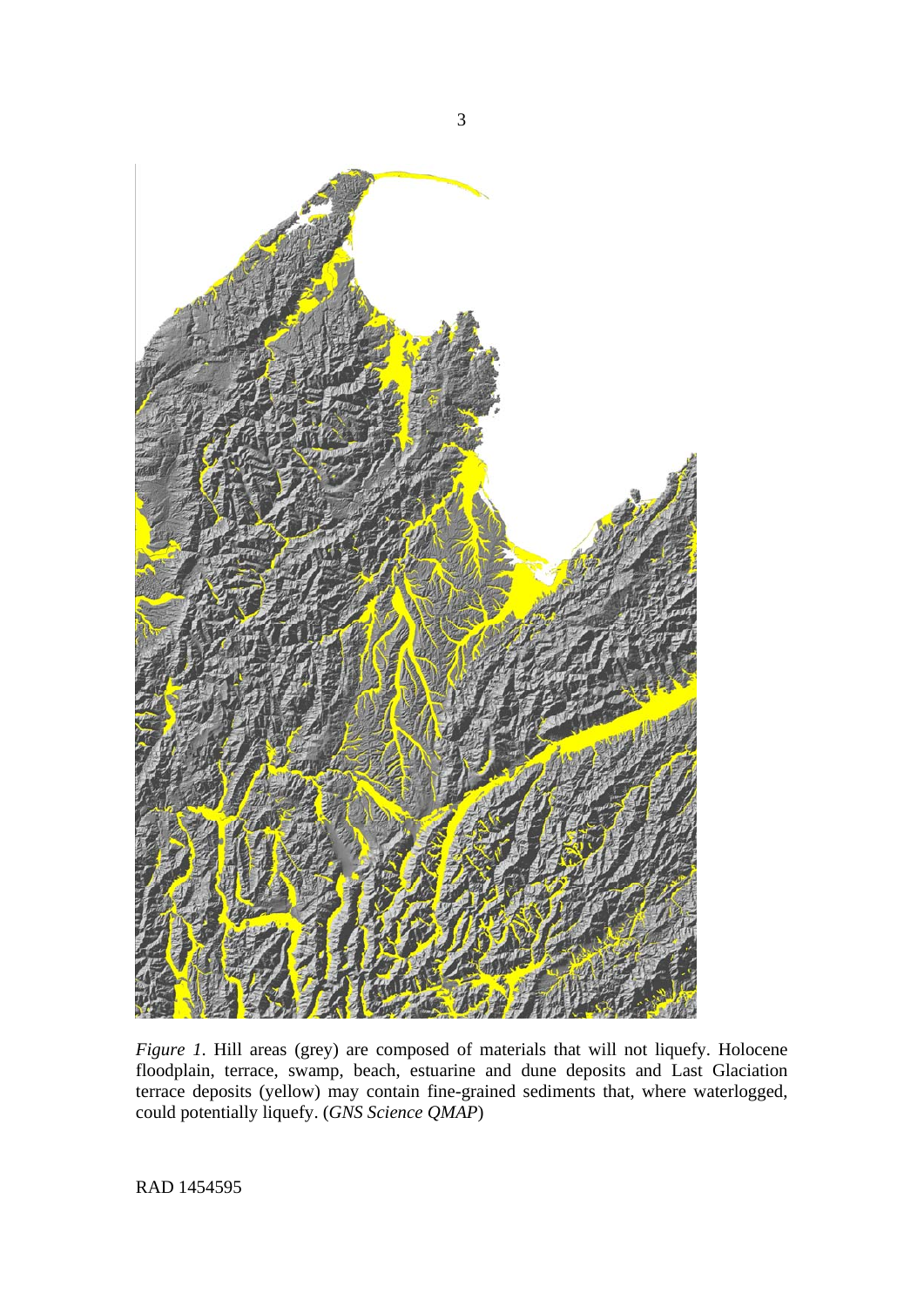Although terrestrial sediments are relatively widespread, generally only the floodplain gravels, deposited during the past 10,000 years and filling the valley floors, are sufficiently water saturated that, where suitable deposits are present within them, may result in liquefaction. These deposits underlie the most populated parts of the two regions and correspondingly have significant infrastructure. However, the deposits are dominantly gravel and finer-grained materials are relatively insignificant. In valleys within the Moutere Gravel, the proportion of gravel is generally less but the clay content is correspondingly higher, thereby diminishing the potential for liquefaction. Minor swamp deposits may be present but are probably not at high risk of liquefying.

That liquefaction is not likely to be a major problem in the alluvial sediments tends to be confirmed by the Murchison and Inangahua earthquakes. A detailed account of the 1929 Murchison Earthquake (M 7.8 on Richter Scale) makes no mention of any phenomena associated with liquefaction<sup>3</sup>. However, liquefaction did occur as one account states that spouts of sand and mud were ejected through a metalled gravel road (now SH6) near Lyell and near Murchison water was observed spurting over a metre into the  $air<sup>4</sup>$ . The lesser magnitude (M 7.1) Inangahua Earthquake caused widespread sand ejection onto the alluvial flats in the vicinity of the epicentre. However, apart from some localised settling, its effects were muted as demonstrated by buildings clad in weatherboards and with iron roofs on well constructed foundations suffering minimal structural damage<sup>5</sup>. Similarly, during the 1929 earthquake in Murchison township it was reported that "on the whole the injury to reasonably well-built houses was relatively slight". During both earthquakes in centres distant from the epicentres, including Westport, Greymouth, Karamea and Nelson, there was apparently relatively little disruption to infrastructure in natural gravel although cracking parallel to river banks appeared in alluvium, particularly where it overlies estuarine deposits, on the West Coast.

Thus potentially liquefiable deposits are likely to be restricted in their distribution and may include silt in buried cut off meanders, localised swamp deposits and, more commonly in the lower Motueka Valley, clean sand filling former river channels.

#### *Caption (page 5)*

*Figure 2.* Recent terrestrial (floodplain) deposits (yellow). These sediments are anticipated to give rise to areas of sand and silt ejection when subjected to MM VII or greater levels of ground shaking as measured on the Modified Mercalli Scale. As such sediments are dominantly gravel, large scale liquefaction is unlikely. Sediments such as sand lenses, swamp deposits and silt occur throughout and may result in localised liquefaction. The extent of the areas in yellow are shown in more detail in Appendix One. Major faults (generalised) shown are:  $1 =$  Alpine Fault,  $2 =$  White Creek Fault,  $3 =$  Cape Foulwind Fault Zone,  $4 = Wakamarama$  Fault,  $5 = Karamea-Pikikiruna Fault, 6 =$ Waimea-Flaxmore Fault System (*Base map: GNS Science QMAP*)

 <sup>3</sup> Henderson, J. 1937: *The West Nelson Earthquakes of 1929*. DSIR bulletin 55.<br><sup>4</sup> Lammas, K. 1979 and Peacock, A. 1979; *In* Stories of Murchison Earthquake

<sup>&</sup>lt;sup>4</sup> Lammas, K. 1979 and Peacock, A. 1979: *In* Stories of Murchison Earthquake 17<sup>th</sup> June, 1929. Murchison District Museum and Historical Society.

<sup>5</sup> Lensen, G. J.; Suggate, R. P. 1968: *Inangahua Earthquake-preliminary account of the geology In* DSIR bulletin 193.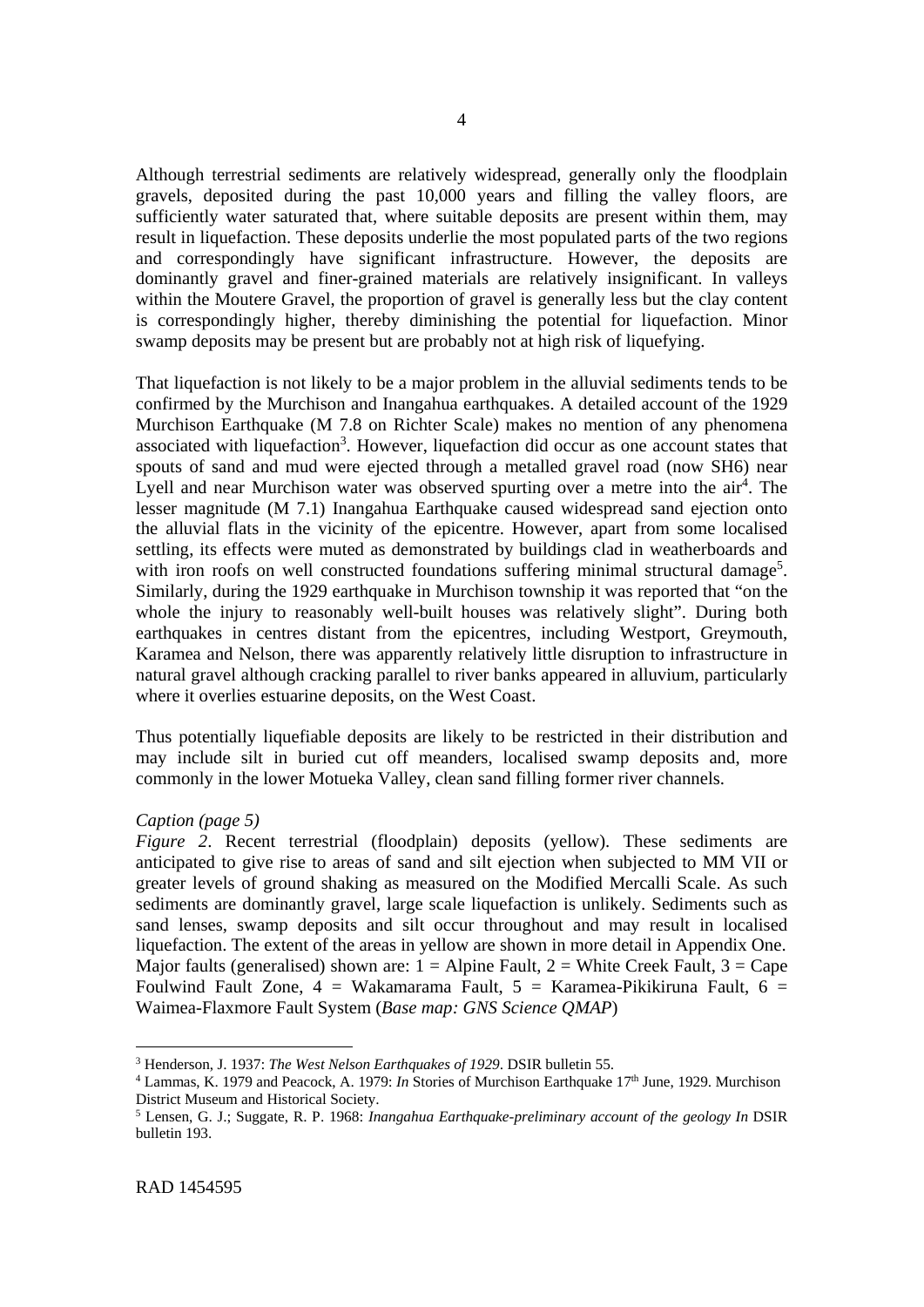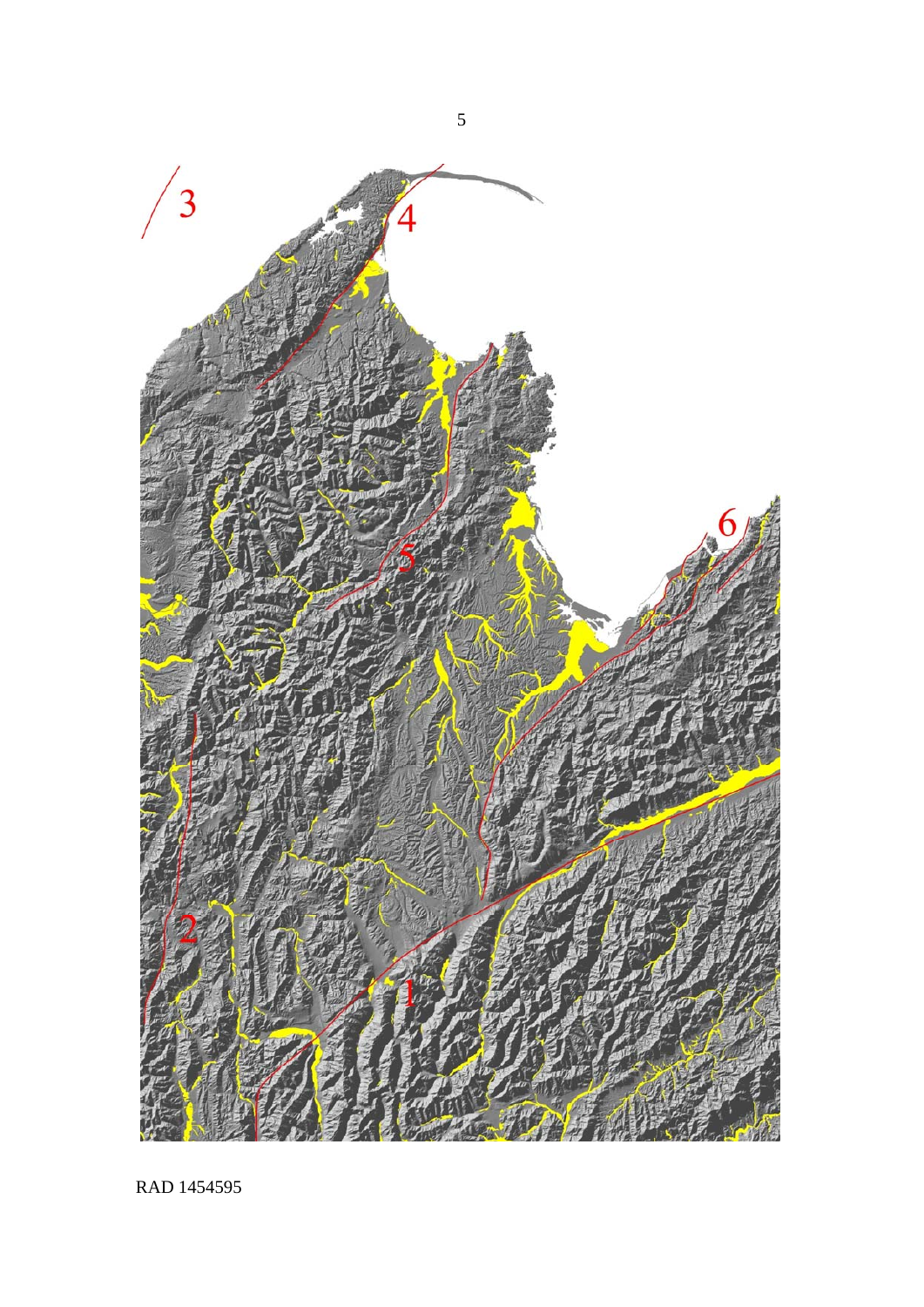## 3.2 Coastal Areas (sediments of marine origin)

The marine sediments comprise marine sands and gravel that have been deposited over approximately the last 7,000 years when, following the last glacial period, sea level rose to its existing height. Also included are areas of dune sands. In favourable locations this resulted in a progradation of the coastline.

## 3.2.1 Whangamoa Inlet

Fine grained sediments, ranging from silty clay to sand partly infill the inlet and it is possible that they also interfinger with terrestrial gravel deposited by the Whangamoa River. The extent of any fine-grained sediments underlying the flood plain of the river is expected to be very restricted and, although subsurface information is lacking, are probably also of no great thickness. Although potentially liquefaction could occur, such areas are subject to flooding and therefore development is unlikely.

# 3.2.2 Delaware Inlet

Similar comments to those made with regard to the Whangamoa Inlet apply to Delaware Bay. Marine and estuarine deposits are likely to be thin and much of the low-lying land is either flood plain gravel deposited by the Wakapuaka River or the coastal margins of fans deposited by creeks draining westward into the inlet.

# 3.2.3 The Glen

The head of Nelson Haven is slowly infilling with fine-grained low-lying and poorly drained sediments. As part of farm development an extensive drainage system has been installed but despite this, the area remains prone to flooding. The sediments are reported, from seismic and gravity observations, to be in the order of  $100 \text{ m}$  thick<sup>6</sup>, although this has not been confirmed. Nevertheless, the sediments are extensive and may be not sufficiently fine-grained to liquefy. However, until it is shown otherwise it should be assumed that under suitable conditions there could be liquefaction within the head of the haven. Furthermore, it is possible that there are confined water bearing layers at depth. Around the eastern margin of the head of the haven the sediments are likely to be more variable with a mixture of material, including clay and weathered angular rock fragments, from the adjacent hillsides. This material, and reportedly sediments adjacent to the Boulder Bank, is expected to have a lower risk of liquefaction.

#### 3.2.4 Southern end of Nelson Haven

The southern end of the haven is largely infilled with gravel deposited by the Maitai River. As well as forming the now highly modified delta of the present river, Maitai

<sup>6</sup> Dickinson, W. W.; Woolfe, K. J. 1996: An *in situ* transgressive barrier for the Nelson Boulder Bank, New Zealand. *Journal of Coastal Research 13*: 937-952.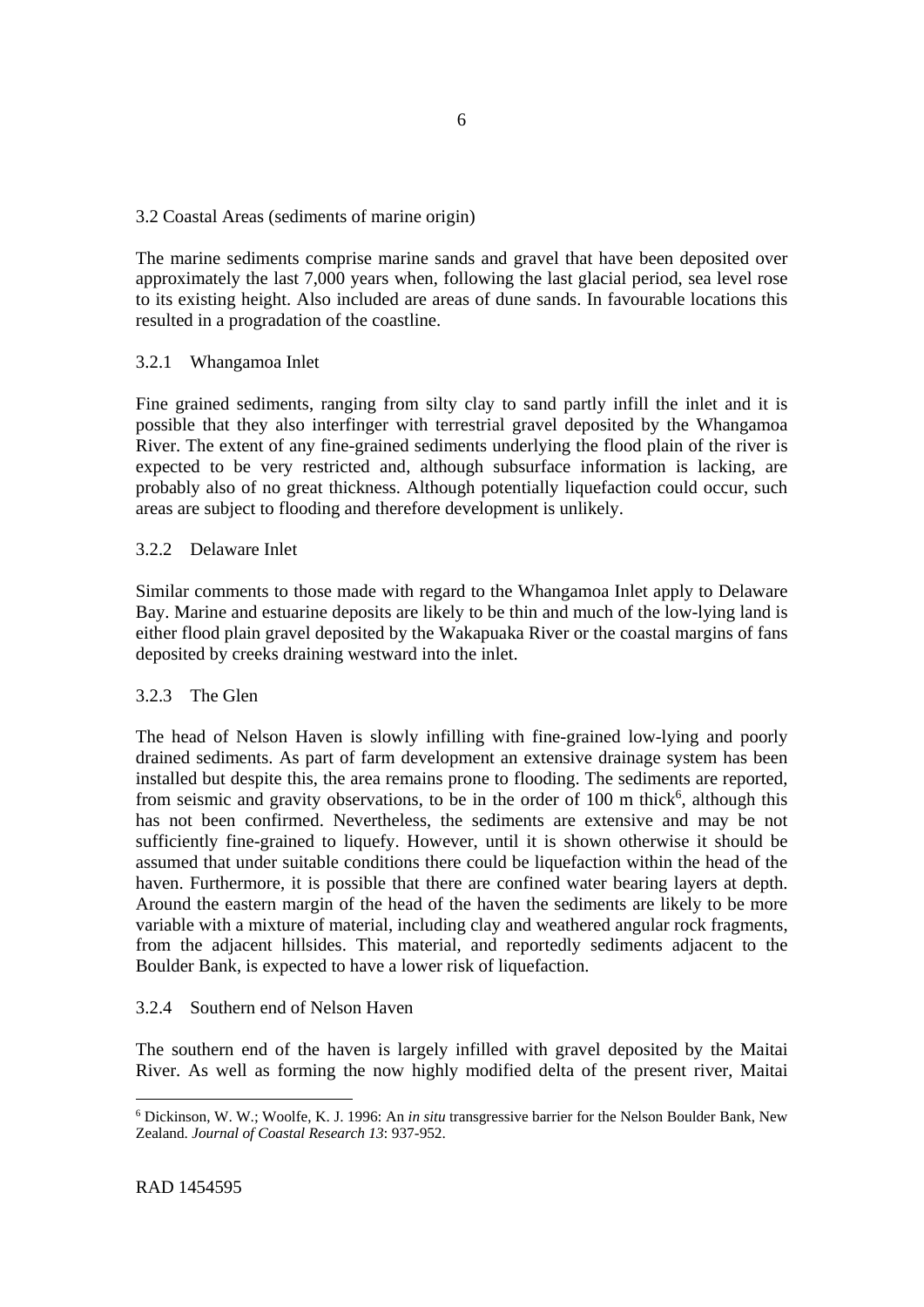

*Figure 3*. Recent marine and estuarine deposits and associated swamp deposits (yellow). These sediments have the greatest potential to contain sediments that may liquefy during MM VII or greater ground shaking. However, no sediments have been confirmed as having properties that would result in liquefaction and the deposits should be more appropriately regarded as highlighting where further investigation is warranted, particularly land that already contains infrastructure or is proposed for development. The extent of the areas in yellow are shown in more detail in Appendix One. (*GNS Science QMAP*).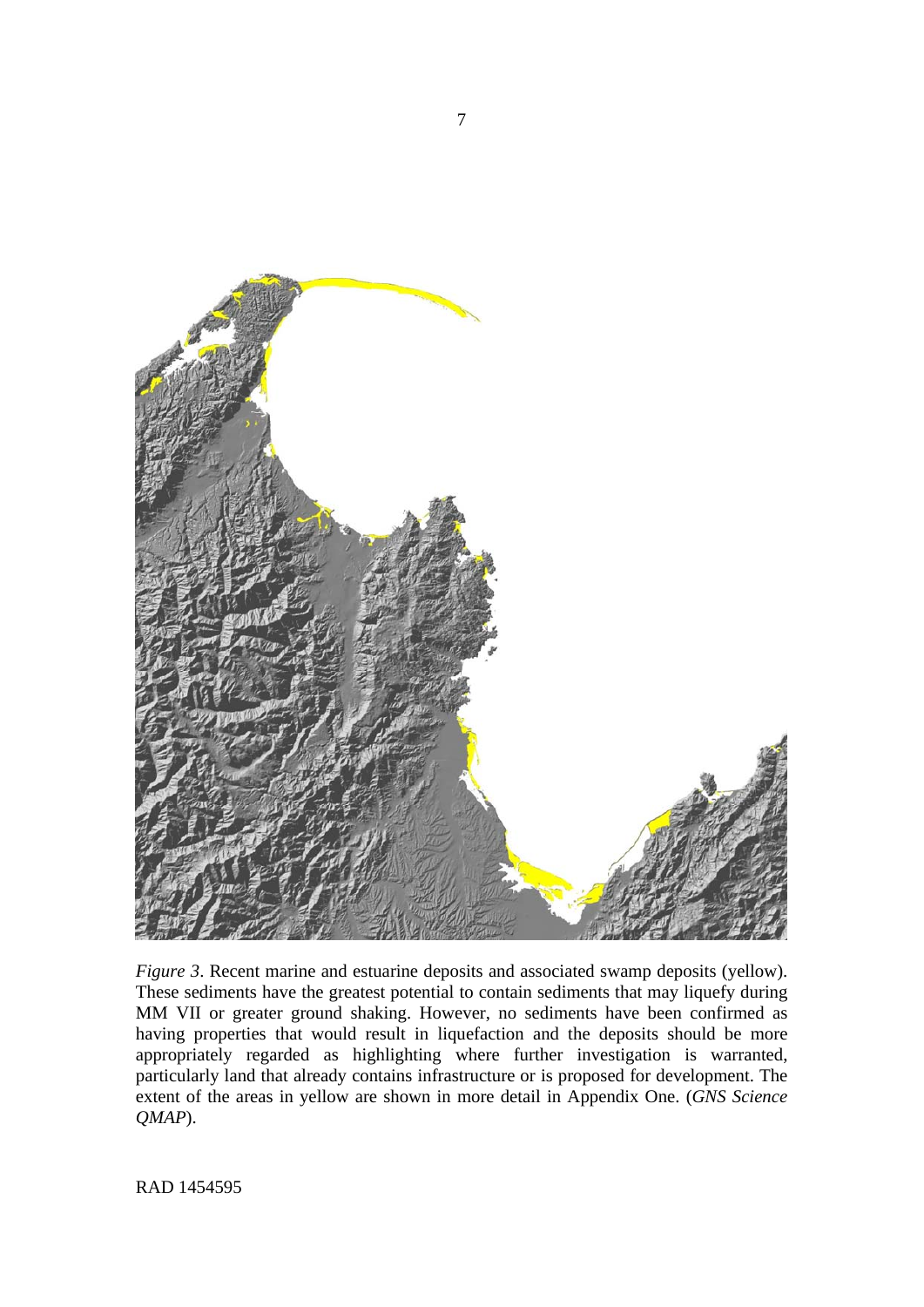gravel extends under the estuarine and marine sediments of the haven to as far west as Port Nelson. However, to the southwest of the present delta an embayment extended into Toi Toi Valley and is filled with silty sediments which must be regarded as suspect as far as liquefaction is concerned. However, from what is known of the sediments they have a high degree of plasticitiy and would also be expected to become more clay-rich with increasing distance from the haven. These characteristics would diminish the potential for liquefaction. Most of these sediments are overlain by fill comprising Port Hills Gravel quarried from the Port Hills or, such as Anzac Park and to the east of Saltwater Creek, landfill materials largely comprising domestic rubbish. During the 1893 Nelson Earthquake (M7) the greatest concentration of damage was to structures, mostly chimneys, on the softer sediments extending from the lower Maitai River west to Haven Road-Vanguard Street<sup>7</sup>. No liquefaction was reported but ground shaking levels may not have reached MM VII.

Fine-grained sediments are also present in the valleys immediately either side of Church Hill (lower Rutherford and middle Collingwood streets) although they are terrestrial rather than estuarine in origin. Although commonly water saturated, they appear to be more clay rich than estuarine sediments and this would also considerably diminish any potential risk of liquefaction.

## 3.2.5 Port Nelson

The port area comprises reclaimed land arising from infilling with Port Hills Gravel formation or hydraulic fill dredged from the bed of Nelson Haven and retained by bunds sitting on estuarine and silty, locally sandy, sediments. All of this area must be regarded as suspect in that under severe seismic shaking some of the fill materials, more particularly those rich in silty sand or sand, could liquefy. There is also an elevated risk of settlement of the materials, including in response to lateral movement of the bunds. It is understood that Port Nelson Ltd, the owner of the whole of the port, is undertaking its own evaluation of the risk of liquefaction and lateral spreading of reclaimed areas

#### 3.2.6 Tahunanui

The Tahunanui area, north from a sea cliff extending from Monaco to the SH6 roundabout at Annesbrook and cut in Stoke fan Gravels, comprises marine sand with, particularly in the east, some sandy gravel. In more sheltered embayments more silty sediments may have locally accumulated. The sand and gravel formed beach ridges parallel to the sea cliff but these topographic features have been largely destroyed by development. While the ridges have been deposited by longshore drift southwest into the head of Tasman Bay, much of the sand within them has originated from the west of the bay. Thin swampy peat deposits accumulated between the ridges and extensive areas of dunes, now highly modified, are present in the west. From the Christchurch earthquakes, it appears that dune sands may be less susceptible to liquefaction and in any case, they are generally above the water table. The marine deposits are 29 m thick at the western

 $\overline{a}$ 

<sup>7</sup> *Colonist* (newspaper) 13 February 1893.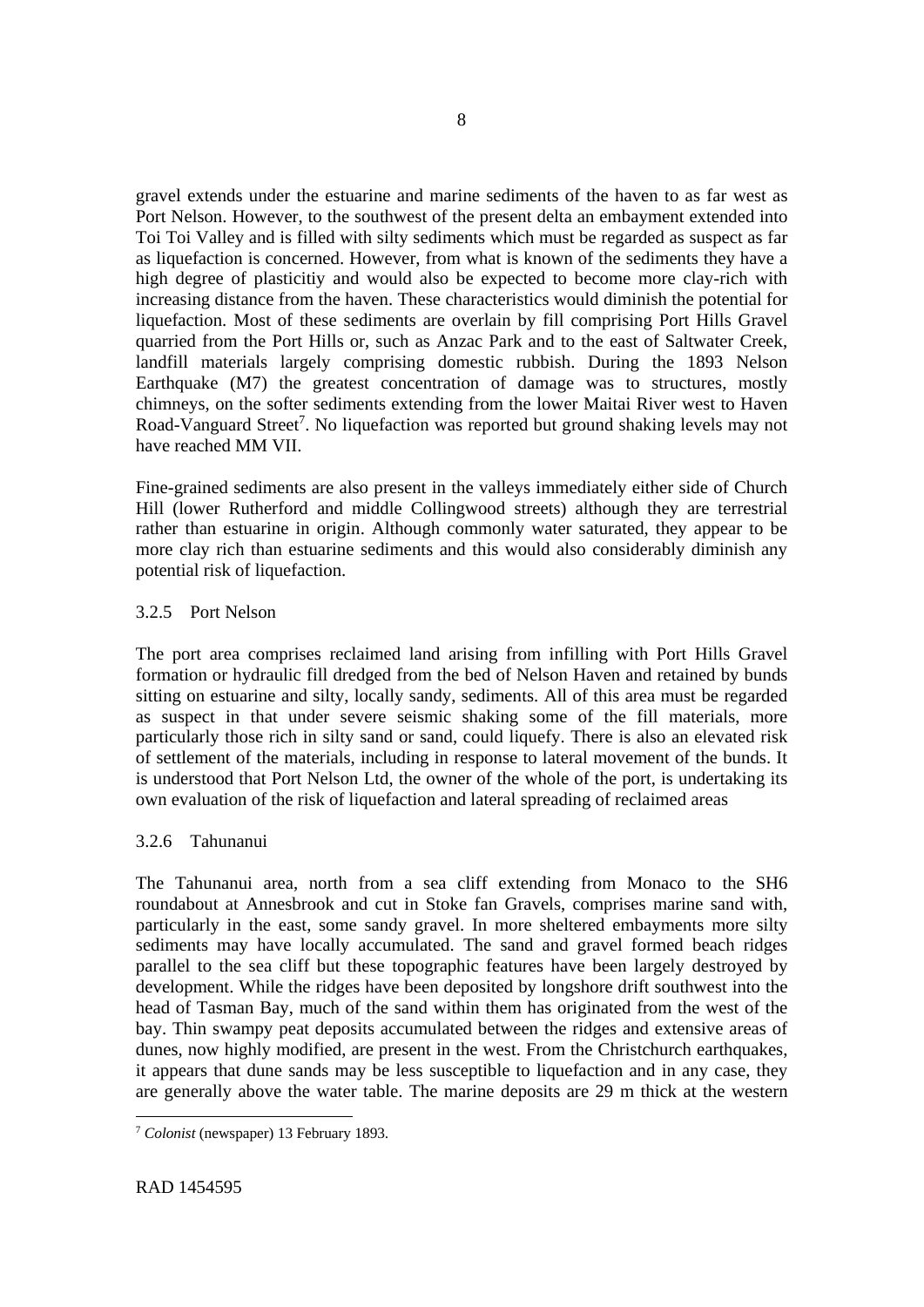end of Tahunanui Beach<sup>8</sup>. Until it is shown otherwise by further investigation, it should be assumed that there are materials within all these deposits that have an elevated risk of liquefaction under high levels of seismic shaking.

## 3.2.7 Waimea Inlet to Riwaka

The islands of the Waimea Inlet and Mapua, from the township to the McKee Domain, are of similar materials to Tahunanui although gravel is more abundant in the southern parts of the islands and at Mapua. The marine deposits have been progressively built up by beach ridges formed by southeast longshore drift transporting sand and gravel into the head of Tasman Bay. On the eastern end of Rabbit Island the sand is up to 30 m thick but in the west the deposits are considerably thinner, thereby reducing the risk if sediments prone to liquefaction are present<sup>9</sup>. Adjacent to the margins of the inlet, apparently minor and probably relatively thin, estuarine or swamp deposits are locally present. However, overall these sediments are very similar to those at Tahunanui.

Marine deposits between the Moutere Inlet and Riwaka are a mixture of sand and gravel with minor swamp deposits and some dunes. Like the deposits at the head of Tasman Bay they have been deposited by longshore drift transporting materials, largely from the Riwaka and Motueka rivers, southeast. Because of this southeast drift the deposits tend not to accumulate and therefore they form relatively narrow strips along the coast. In Motueka the deposits front, and may partially overlie, estuarine and perhaps swamp, deposits. All of the sediments are water saturated and there is potential for liquefaction.

#### 3.2.8 Abel Tasman Coast

Marine sand and estuarine silt and mud are present in the larger bays and inlets around the Abel Tasman coast, such as Kaiteriteri, Marahau and Totaranui. However, the area of such sediments is not extensive and although little is known of their subsurface extent and properties, there is likely only a local elevated risk of liquefaction.

# 3.2.9 Golden Bay

Around the shores of Golden Bay, marine and estuarine sediments, along with dune sands, are limited, except for Farewell Spit. South of the spit the greatest extent of these sediments is from Pakawau to Ruataniwha Inlet, with much smaller areas elsewhere such as Collingwood, Parapara, Pariwhakaoho, Patons Rock, Rangihaeata and Pohara<sup>10</sup>. While some fine-grained estuarine deposits will be present these are thought to be relatively restricted. As around the coast of Tasman Bay the sandy water logged sediments are

<sup>8</sup> Johnston, M. R. 1981: *Sheet 027AC Dun Mountain*. Geological Map of New Zealand 1: 50 000. NZ Department of Scientific and Industrial Research.

<sup>9</sup> Johnston, M. R. 1981: *Sheet N27pt Richmond*. Geological Map of New Zealand 1: 50 000. NZ Department of Scientific and Industrial Research.

<sup>10</sup> Bishop, D. G. 1971: *Sheet S1 and S3 Farewell-Collingwood*. Geological Map of New Zealand 1: 63 360. NZ Department of Scientific and Industrial Research.

Grindley, G. W. 1971: *Sheet S8 Takaka*. Geological Map of New Zealand 1: 63 360. NZ Department of Scientific and Industrial Research.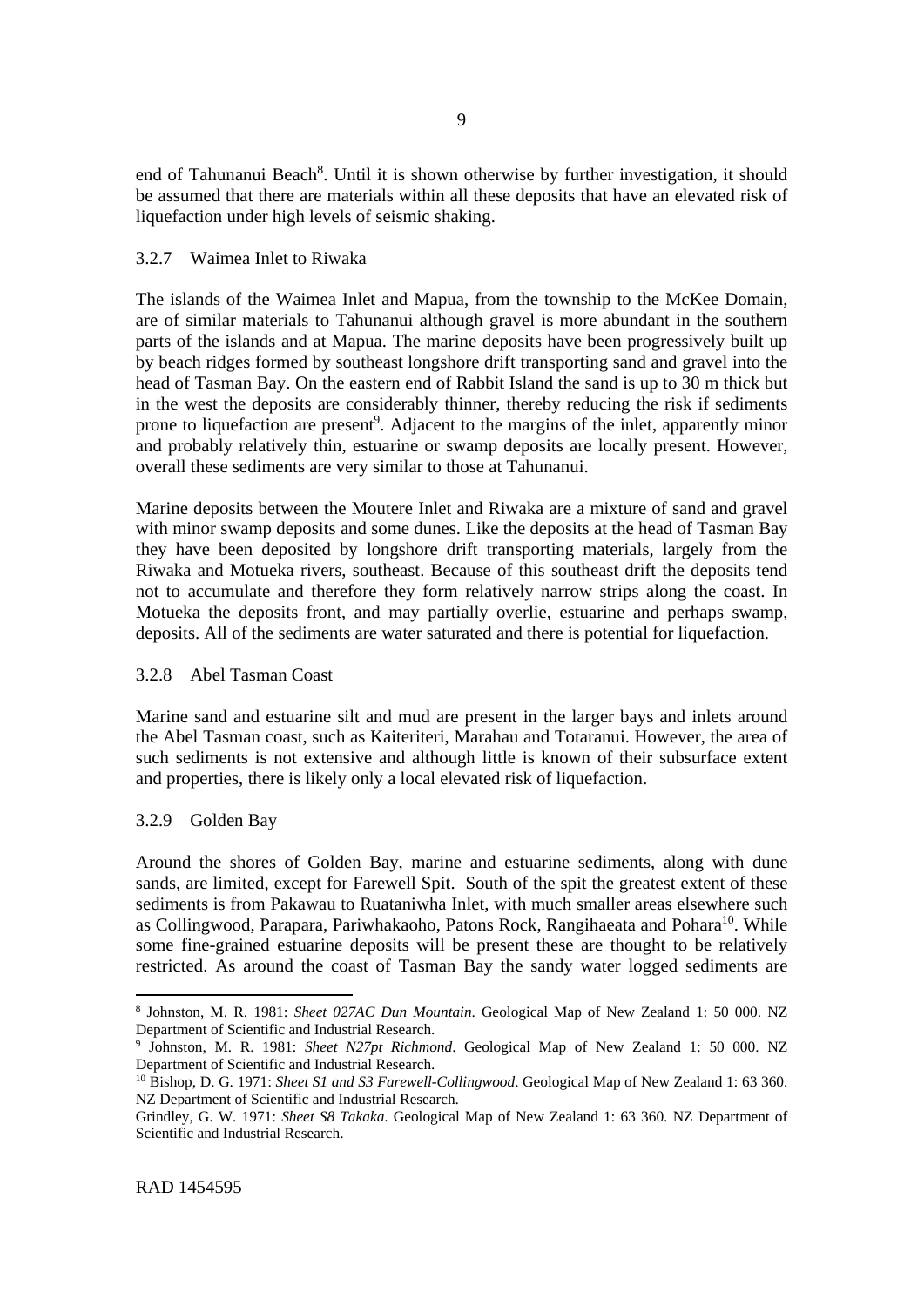those that have the greatest potential to liquefy but without specific testing wheter a hazard exists can not be determined

## 4. SEISMIC HAZARD

The presence of water logged silty to sandy sediments in themselves do not pose a liquefaction hazard. Instead what is needed is sufficient ground shaking so that the particles in the sediments lose cohesion and become a fluid. Beneath Christchurch potentially liquefiable materials had been known for many years. What was difficult to ascertain was the risk of seismic shaking that would be sufficient to induce liquefaction although this hazard was assessed as relatively low. However, even prior to the 2010 earthquake, perception of the risk was increasing as a greater understanding of the structure of the crust beneath and adjacent to Christchurch became known. For liquefaction to occur, felt intensities need to be at least MM VII on the Modified Mercalli Scale. In Christchurch the February 2011 earthquake resulted in felt intensities of MM VIII and this had been calculated, from a statistical analysis prior to the earthquake, as having a mean return period of  $630 \text{ years}^{11}$ .

In the Nelson and Tasman regions, MM VIII intensities have been calculated as having mean return periods of  $\langle 200 \text{ years}^{12} \rangle$ . Identifying the potential faults that could give rise to this level of ground shaking is not a straightforward exercise in that the activity of many faults has not been determined and there may be concealed faults that could, like Christchurch, be the source of damaging earthquakes.

#### 4.1 Alpine Fault

Of the known faults in or close to the Nelson and Tasman regions, the most active is the Alpine Fault (Figure 2), which extends through the south of the Tasman Region and thence down the Wairau Valley. A paleoseismic investigation of the Alpine Fault in 2002<sup>13</sup> provided estimates for ground shaking intensities arising from three scenarios of fault rupture:

- Fault rupture along its full length in the South Island would result in ground shaking levels that would reach MM VIII in most of the lowlands, or Moutere Depression, extending inland from Tasman Bay. Northwest and northeast of the depression, including most of the Nelson and Tasman coastline a MM VII level of ground shaking would prevail.
- If rupture was confined to the section of the Alpine Fault between Lake Roto-iti and Cloudy Bay the pattern and level of shaking intensities would be similar to that if the whole of the fault was involved.

l

<sup>11</sup> Forsyth, P. J.; Barrell, D. J. A.; Jongens, R. 2008: *Geology of the Christchurch Area*. Institute of Geological & Nuclear Sciences 1: 250 000 Geological Map 16.

<sup>12</sup> Rattenbury, Cooper, R. A.; Johnston, M. R. 1998: *Geology of the Nelson Area*. Institute of Geological & Nuclear Sciences 1: 250 000 Geological Map 9.

<sup>13</sup> Yetton, M. D. 2002: *Paloeseismic investigation of the North and West Wairau sections of the Alpine Fault, South Island, New Zealand*. Unpublished report EQC 99/353 prepared by Geotech Consulting Ltd for the Earthquake Commission Research Foundation and Tasman District Council.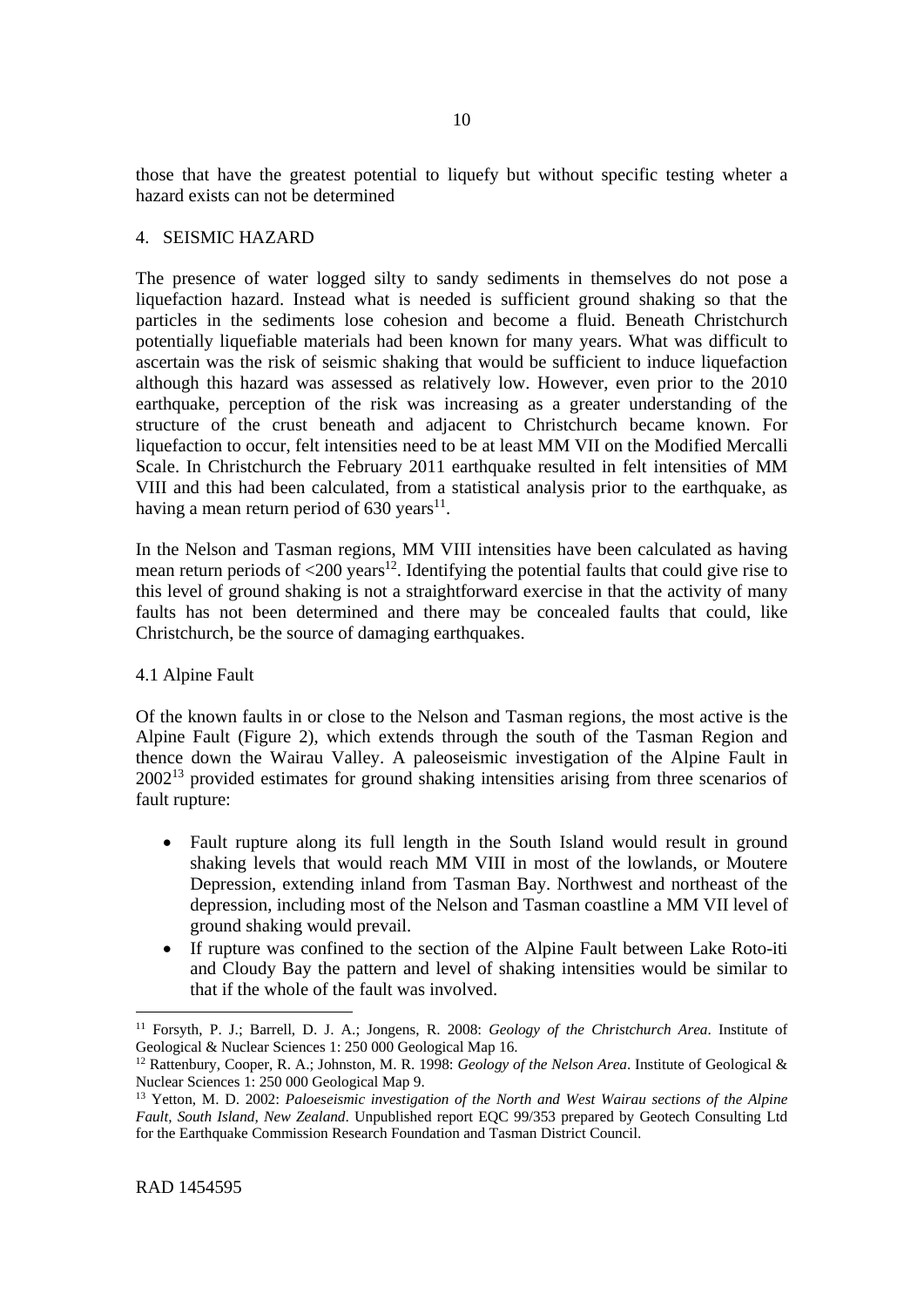If the fault ruptured along a relatively short length extending southwest from Lake Rotoroa the Modified Mercalli intensities would be one level lower than predicted for the other two scenarios.

The scenarios giving MM VIII levels of shaking would therefore be capable of producing liquefaction in any sediment prone to this phenomenon in the Moutere Depression, including the marine deposits between the Whangamoa Inlet and the vicinity of Motueka. The investigation also showed that Alpine Fault has ruptured since AD 200 but the timing of this event is uncertain. Nevertheless, the investigation concluded that it was likely that sufficient strain had built up on the fault in the Tophouse area to an extent that there was a high risk of surface rupture. Trenching in the lower Wairau valley indicated that the stress may not be as high as previously assessed. If this is so, then the risk of an earthquake from this source is reduced but not removed<sup>14</sup>. Further work is needed to confirm the activity on the fault in the lower Wairau valley.

## 4.2 Southwest Tasman Faults

Branching off the Alpine Fault, southwest of Nelson Lakes, there are a number of faults that trend north through the Tasman Region and Buller District. These include the White Creek and Mt William faults that gave rise to the Murchison and Inangahua earthquakes of 1929 and 1968 respectively. The largest of these earthquakes (Murchison) gave MM VIII levels of ground shaking in most of the Tasman and Nelson regions<sup>15</sup> although liquefaction was not reported as a major problem, including in the vicinity of the epicentres (see Sec 3.1 above) although, for instance, in the lower Motueka valley there was ground cracking as well as "little cones like miniature volcanoes in cultivated paddocks where water jets had emerged"16. In the north of the Nelson and Tasman regions it is likely that the earthquake was responsible for some minor differential settlement and lateral spreading in unconsolidated sediments.

#### 4.3 Golden Bay Faults

There are three major northeast trending faults in the Golden Bay area. These are, from east to west, the Pikikiruna and Wakamarama faults and, off shore of the west coast, the Cape Foulwind Fault Zone. Only the latter fault is considered to be active but more information on it is not known. Because the Pikikiruna (and to the southwest the Karamea Fault) and Wakamarama faults are responsible for impressive range fronts they should not be regarded as dead faults. Nevertheless, earthquakes originating on any of these faults are likely to have a long recurrence interval. Movement on any one of these faults, plus others such as the Golden Bay Fault extending from Parapara south into the

<sup>14</sup> Yetton, M. D. 2002: *Paloeseismic trench investigation of the active trace of the Wairau section of the Alpine Fault, Renwick area, Marlborough District*. Unpublished report 1490 prepared by Geotech Consulting Ltd for the Marlborough District Council.

<sup>&</sup>lt;sup>15</sup> Coote, T. P.; Downes, G. L. 1995: *Preliminary assessment of earthquake and slope instability hazards in Tasman District. Unpublished GNS report 1995/41430D.16.* 

<sup>&</sup>lt;sup>16</sup> Beatson, K.; Whelan, H. 1993: *The River Flows On*. Published by the authors.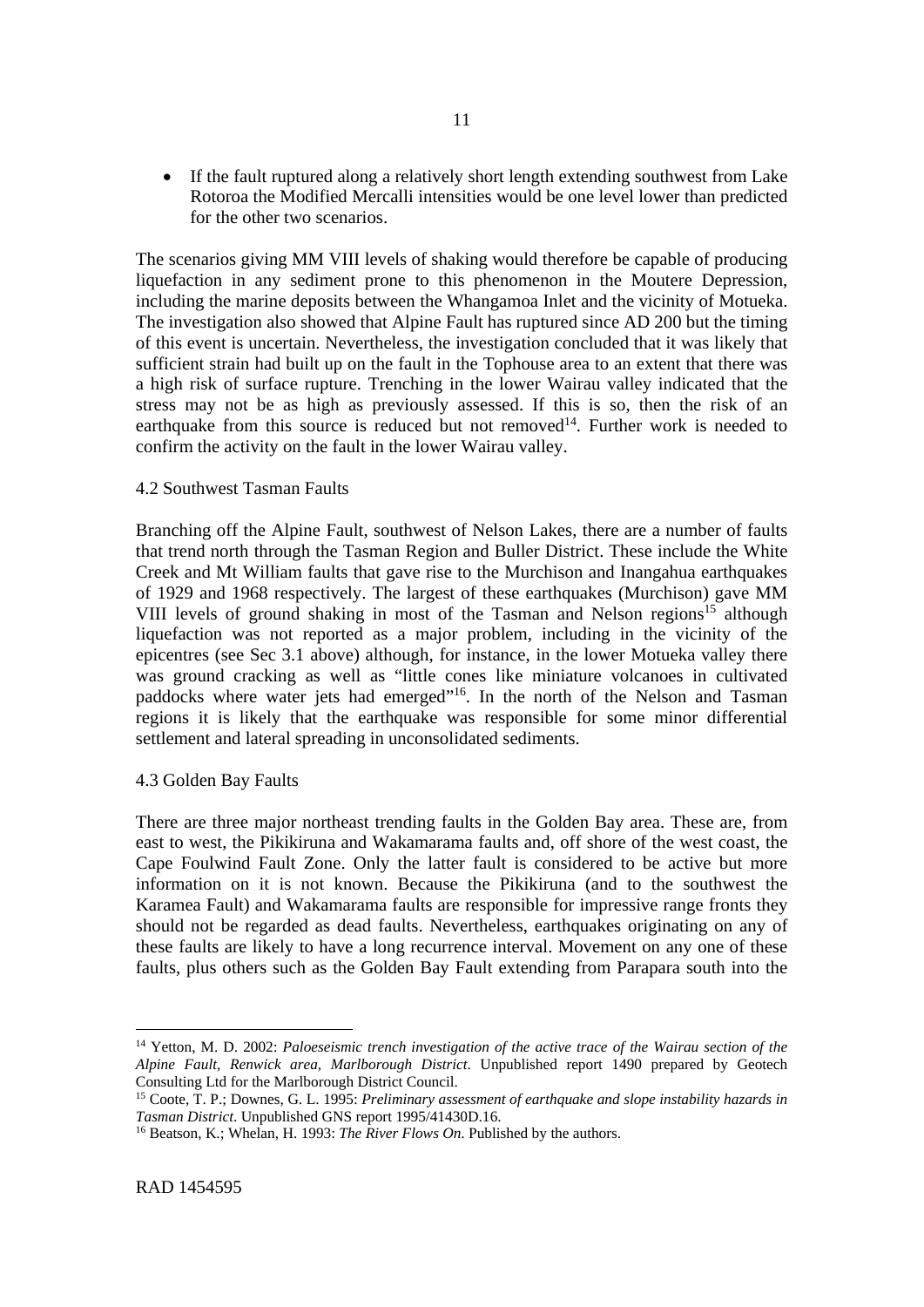Takaka valley, would likely produce ground shaking levels sufficiently high to induce liquefaction should any suitable water logged sediments be present.

## 4.4 Waimea-Flaxmore Fault System

The Waimea-Flaxmore Fault System branches off the Alpine Fault in the vicinity of Lake Roto-iti and extends NNE to northeast through the east of the Tasman Region and Nelson City. This fault system comprises several major faults, such as the Waimea, Flaxmore, Eighty-eight, Heslington and Whangamoa, as well as numerous smaller cross faults. The system is active with most of the faults in the south having ruptured the existing ground surface. However, northeast of the Wairoa River, fault ruptures are intermittent and are generally of short length. North of the river, ground ruptures are present on the Eighteight, Whangamoa, Bishopdale and probably also Waimea Fault in the vicinity of Hope and possibly the Flaxmore Fault between Bishopdale and Stoke. These faults are in or close to the Nelson-Richmond urban area as well as the marine sediments within or adjacent to the Waimea Inlet. The activity on the fault system is poorly known but at Mt Heslington, the Waimea Fault (northwestern branch) has ruptured the ground surface three times in the past 18,000 years. Although the last movement was approximately 6000 years ago, the two earlier events are poorly dated so it is not possible to conclude that the fault ruptures about every 6000 years. There is evidence that the Flaxmore Fault moved also about 6000 years ago, although further work is required to confirm this. Large landslides in the hills from Atawhai to the foothills of the Barnicoat Range at Hope were most likely initiated by severe earthquake ground shaking. If so, the obvious source of this shaking would be the Waimea-Flaxmore Fault System.

Because of the large number of faults in the system this will reduce the interval between earthquakes. In the southern part of the fault system, rupture during an earthquake on an individual fault could be in the order of tens of kilometres. Further north, as judged by the fault traces that are preserved, rupture lengths are much less being 1.5 (Eighty-eight Fault at Hope) to 13 km (Whangamoa Fault in the Whangamoa valley) in length. Using these figures earthquakes of magnitudes up to 7.4 and 6.5 could be expected in the south and north of the fault system respectively<sup>17</sup>. These magnitudes would be enough to result in ground shaking sufficient to cause liquefaction in suitable sediments in the east of the Moutere Depression and in eastern Tasman Bay.

#### 5. CONCLUSIONS

Within the Tasman and Nelson regions, sediments that are water saturated and have properties that make them potentially susceptible to liquefaction are very restricted, being confined largely to the marine and estuarine sands and silts adjacent to the coast (Figure 3). Nevertheless, these sediments are commonly built on with both above and below ground infrastructure, particularly adjacent to the south end of Nelson Haven, including

<sup>17</sup> Fraser, J. G.; Nicol, A.; Pettinga, J. R.; Johnston, M. R. 2006: *Paleoearthquake investigation of the Waimea-Flaxmore Fault System, Nelson, New Zealand*. *In:* Earthquakes and urban development: New Zealand Geotechnical Society 2006 Symposium, Nelson, February 2006. Institution of Professional Engineers. Proceedings of Technical Groups 31(1): 59-67.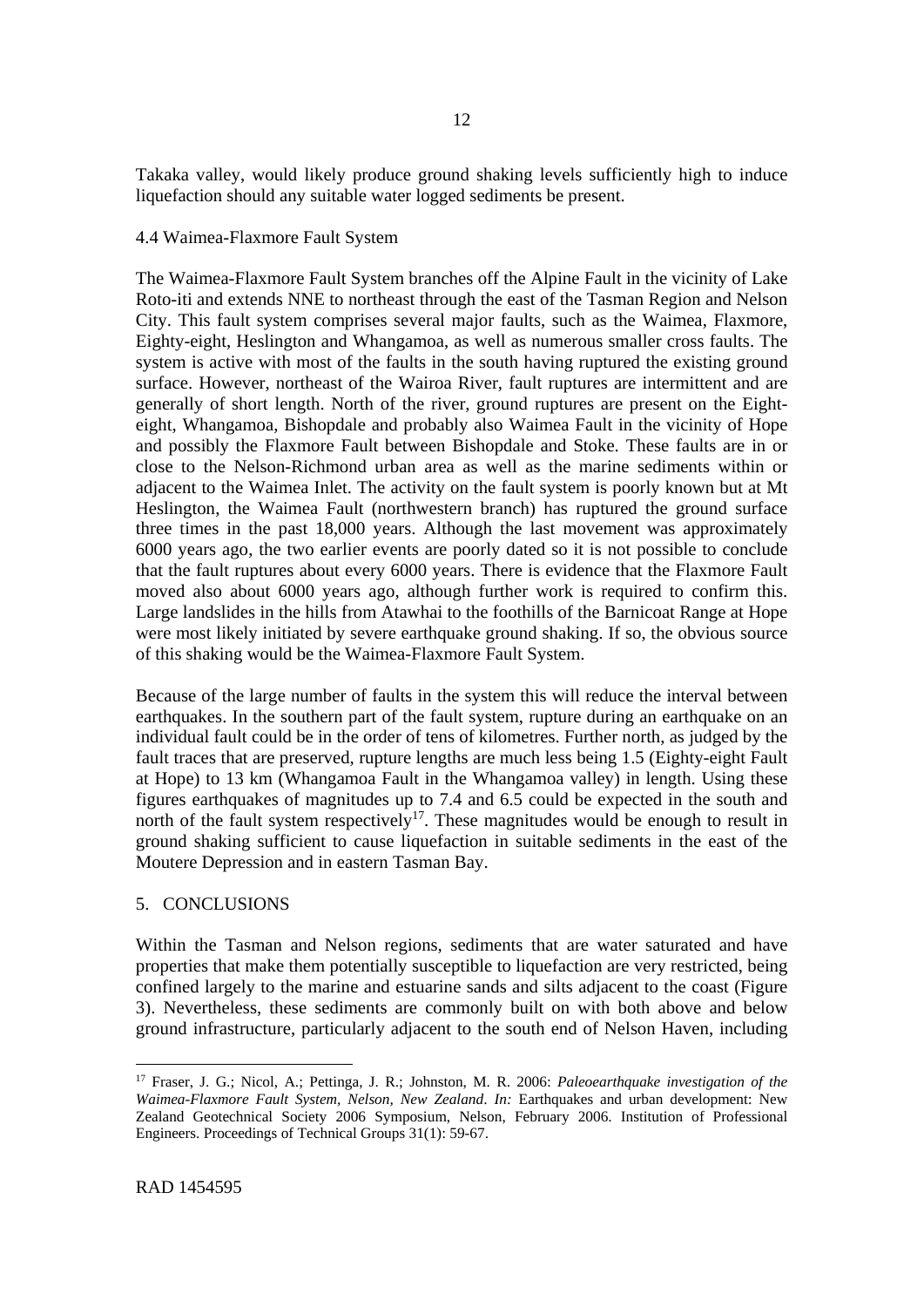Port Nelson, Tahunanui and coastal Motueka. Elsewhere the only sediments that may contain liquefiable materials are the flood plain deposits of the major river. However, these are not thought to be extensive as the main lithology is gravel, but unconsolidated sand is more abundant in the floodplain deposits of the Motueka valley (Figure 2).

Although potentially liquefiable sediments are likely to be present, there remains considerable uncertainty as to the frequency of earthquakes that will result in MM VII or greater levels of ground shaking that would be sufficient to induce liquefaction in any sediments prone to this phenomenon. This is a matter that is being currently addressed by Tasman and Nelson councils, in conjunction with GNS Science and others, in undertaking investigations into the major faults within the north of the South Island, including the Alpine Fault and the Waimea-Flaxmore Fault System. Of these faults the Waimea-Flaxmore Fault System remains the one with the greatest capability to generate ground shaking sufficient to cause liquefaction in any waterlogged sediments with the potential to liquefy in the vicinity of eastern Tasman Bay. However, while the earthquake risk has been refined over the past decade, including demonstrating that the Waimea-Flaxmore Fault System is more active that previously supposed, much more work is needed to quantify the seismic risk.

In the meantime, it would be prudent to assume, until proved otherwise, that the waterlogged marine or estuarine deposits (Figure 3), along with very localised and poorly defined sediments in the floodplains, could contain materials that may liquefy during ground shaking of MM VII or greater.

#### 6. RECOMMENDATIONS

It is recommended that:

- 1. The areas identified in Figure 3, which are known to contain sandy water logged sediments should be representatively assessed, such as by seismic cone penetration testing, to determine whether a liquefaction hazard exists. Priority should be given to areas containing developed infrastructure, such as Tahunanui, or those areas where major developments are planned. While the port area may contain materials that could react adversely during a major seismic event, it is recommended that this area be reconsidered once the results of the port company's own investigation is known
- 2. If the testing confirms there is a high risk of liquefaction in the fine grained sediments then a review of the infrastructure within the relevant areas where they are known should be initiated. This should be coupled with a reassessment of all areas with known fine grained water logged sediments, particularly those of marine origin.
- 3. For new subdivisions, either for housing or other buildings, within the areas that have been confirmed as being subject to, or potentially subject to, liquefaction that this potential hazard be assessed as a condition of resource consent. Building consents for major buildings or other infrastructure may also need to be similarly assessed. If necessary, appropriate mitigation measures should be implemented